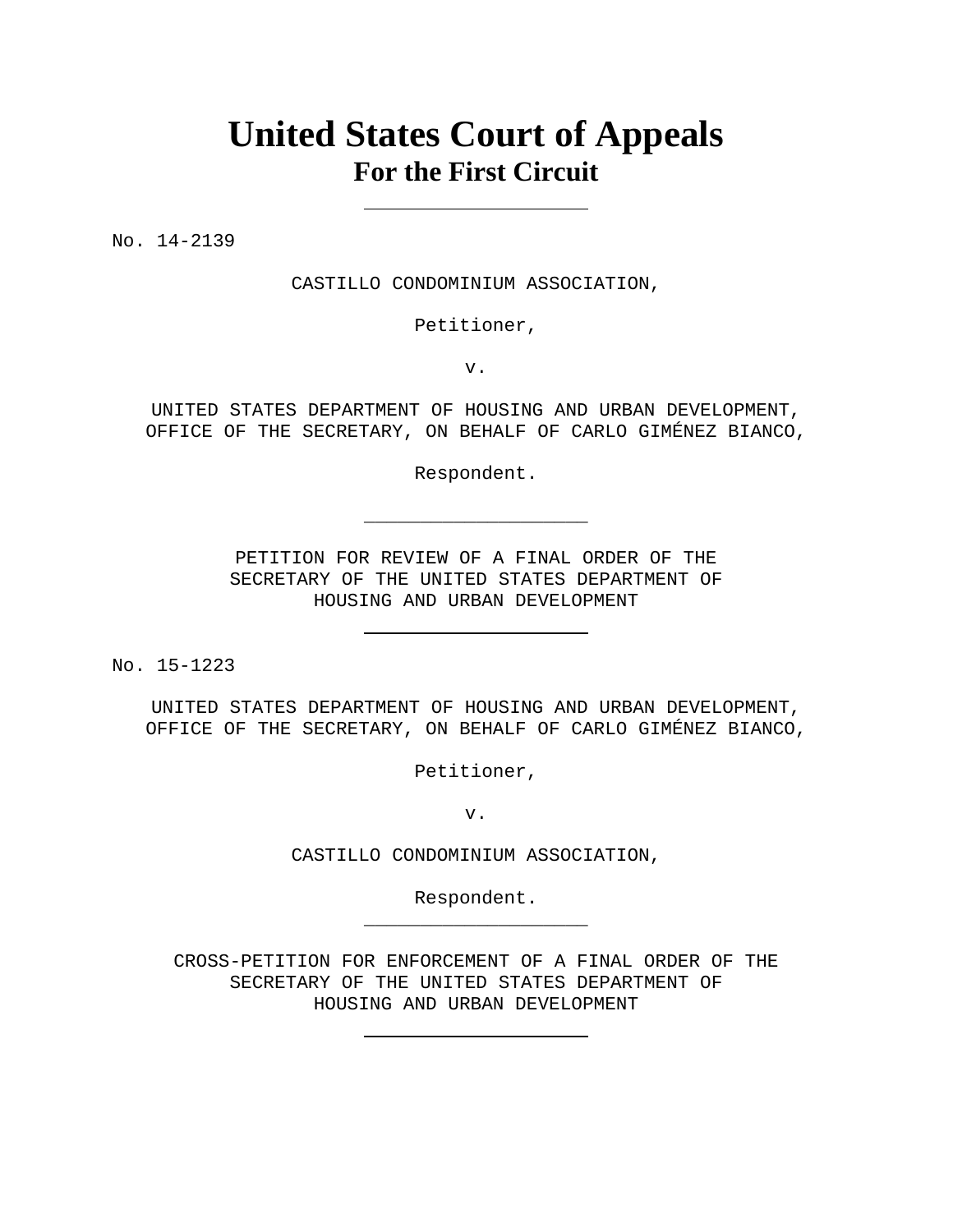### Before

# Howard, Chief Judge, Torruella and Selya, Circuit Judges.

 Sigfredo A. Irizarry-Semidei for Castillo Condominium Association.

 Christopher Chen-Hsin Wang, Attorney, United States Department of Justice, Civil Rights Division, with whom Vanita Gupta, Principal Deputy Assistant Attorney General, and Sharon M. McGowan, Attorney, were on brief, for Secretary of the United States Department of Housing and Urban Development.

May 2, 2016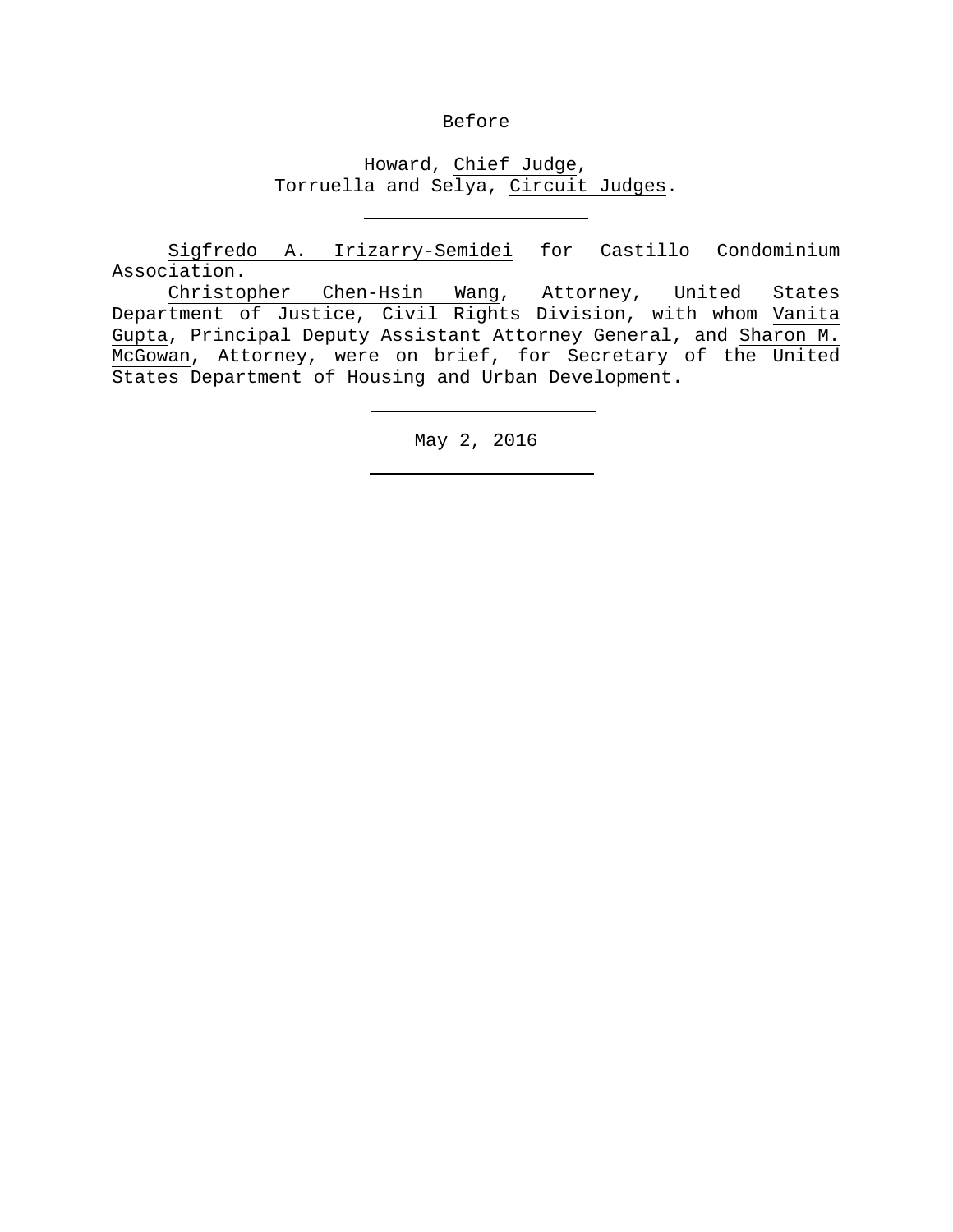**SELYA**, **Circuit Judge**. This case involves a man, his dog, and a condominium association's "no pets" rule. Like so many cases, it turns chiefly on the standard of review. After delineating that standard (a matter of first impression in this circuit), inspecting the record through that lens, and applying the applicable law, we deny the condominium association's petition for judicial review of a final order of the Secretary of the United States Department of Housing and Urban Development (HUD). We simultaneously grant the Secretary's cross-petition for enforcement of his order.

#### **I. THE STATUTORY SCHEME**

i

This case rests on a statutory foundation: the Fair Housing Act (the Act), 42 U.S.C. §§ 3601-3619. As relevant here, the Act proscribes discrimination in housing and housing-related matters based on a person's disability.<sup>1</sup> See id. § 3604(f). Under the Act, a cognizable disability is "(1) a physical or mental impairment which substantially limits one or more of [a] person's major life activities, (2) a record of having such an impairment, or (3) being regarded as having such an impairment." Id.  $$3602(h).$ 

 $1$  Although the Act uses the term "[h]andicap" rather than "disability," see 42 U.S.C. § 3602(h), we follow the parties' lead and employ the term "disability" throughout.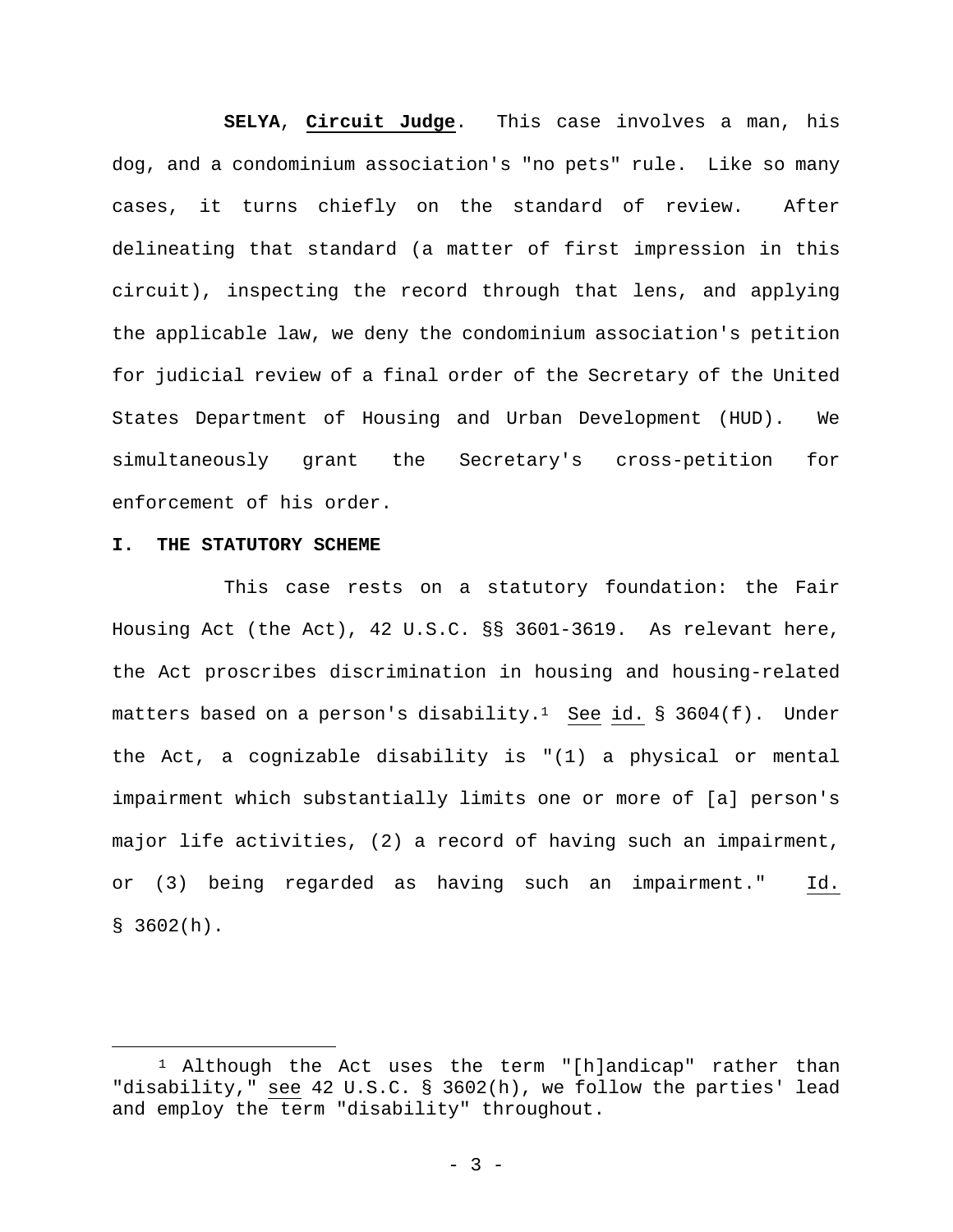Pertinently, the Act outlaws discrimination in connection with the terms, conditions, or privileges of housing. See id. § 3604(f)(2). Discrimination includes, among other things, the "refusal to make reasonable accommodations in rules, policies, practices, or services, when such accommodations may be necessary to afford such person equal opportunity to use and enjoy a dwelling." Id. § 3604(f)(3)(B).

#### **II. PRIOR PROCEEDINGS**

In 2010, the Castillo Condominium Association (the Association) learned that Carlo Giménez Bianco (Giménez), a condominium resident, was keeping a dog on the premises and warned him by letter that it would fine him unless he removed the dog from his unit. In response, Giménez, an individual who suffers from anxiety and depression, promptly advised the board of directors, in writing, that he planned to keep his emotional support dog in his condominium unit and that he was entitled to do so under federal law. Although Giménez accompanied this letter with a note from his treating psychiatrist, the Association did not relax its "no pets" bylaw. As a result of the conflict (as the Secretary found), Giménez was eventually forced to vacate and sell the unit that had been his home for some 15 years.

Giménez lodged a complaint of disability discrimination with HUD. Following an investigation and an agency determination of reasonable cause, HUD filed a charge of discrimination against

 $-4 -$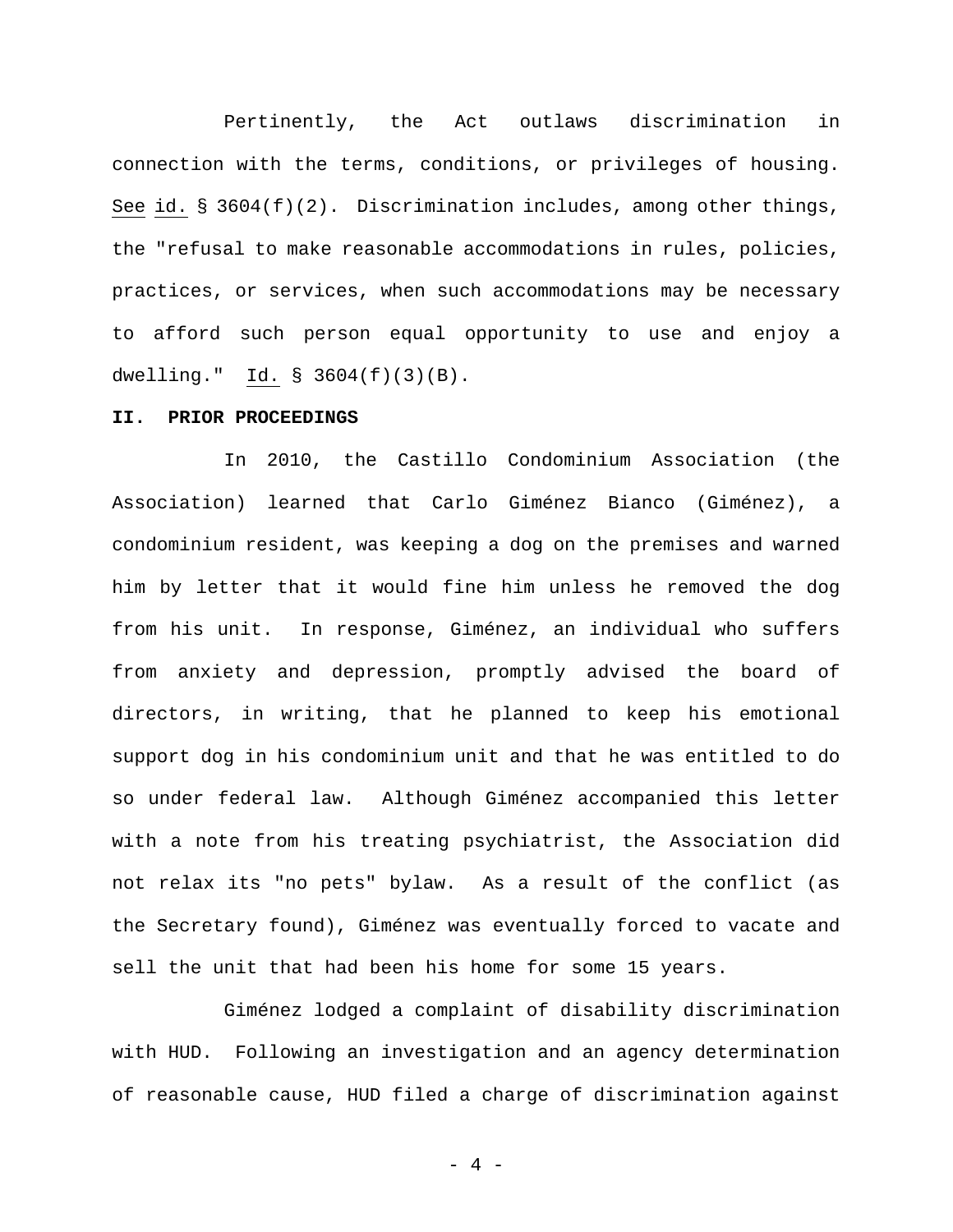the Association.<sup>2</sup> See id. § 3610(a)(1)(B)(iv), (g)(1)-(2). The charge alleged that the Association had unlawfully discriminated against Giménez, a disabled person, by denying him a reasonable accommodation and thus making housing unavailable to him. See id.  $\S$  3604(f)(1), (f)(2), and (f)(3)(B).

A four-day evidentiary hearing ensued before an administrative law judge (ALJ). Giménez, his treating psychiatrist (Dr. Pedro Fernández), and his primary-care physician (Dr. Roberto Unda Gómez) all testified that Giménez suffered from a disability — an anxiety disorder and chronic depression — and that his symptoms were ameliorated by the presence of an emotional support dog. The Association presented both lay and expert evidence in opposition. On July 17, 2014, the ALJ issued a recommended decision concluding that the Association had not violated the Act because Giménez had failed to prove by a preponderance of the evidence that he had a mental impairment warranting a reasonable accommodation in the form of a companion animal.

Under the regulatory regime, the ALJ's recommended decision could be appealed to the Secretary. See id. § 3612(h).

 <sup>2</sup> The charge originally named Carlos Toro Vizcarrondo, the president of the Association's board of directors, as a corespondent. Because the Association is the only party against which relief has been ordered, we treat the matter as if the Association has been the sole respondent all along.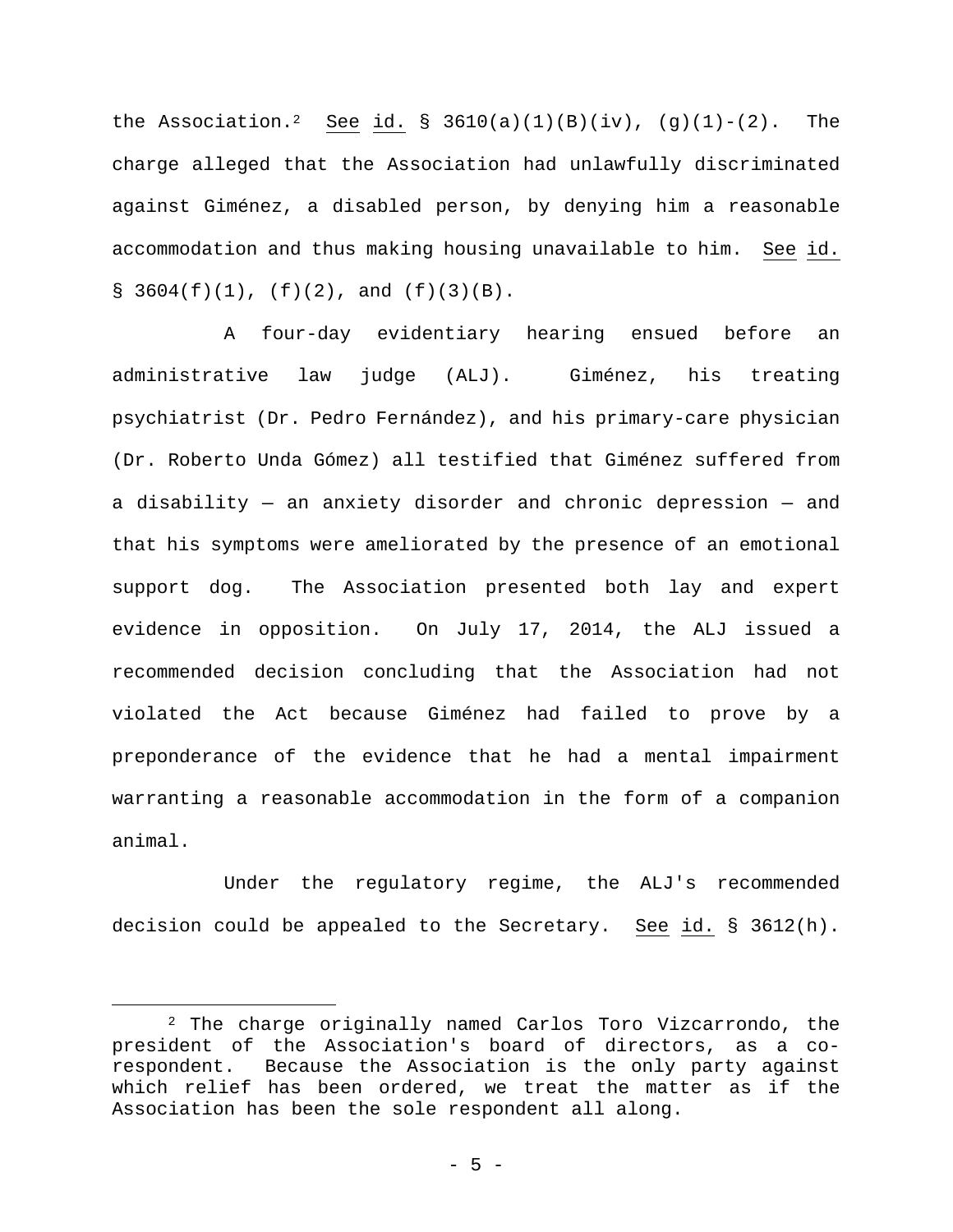That happened here. On further review, the Secretary set aside the ALJ's recommended decision. The Secretary explained that the ALJ had erred both in discounting Giménez's testimony about his lengthy history of anxiety and depression and in declining to credit the testimony of Dr. Fernández and Dr. Unda. In the end, the Secretary found that Giménez suffered from a cognizable disability, that the Association knew or should have known that Giménez had such a disability, that Giménez had informed the Association of his need for a reasonable accommodation in the form of an emotional support dog, that the Association had improvidently denied the accommodation, and that the Association had failed to engage in the required interactive process.<sup>3</sup>

Having found the Association liable for discrimination, the Secretary remanded the case to the ALJ for an initial determination of damages and civil penalties. See id. §  $3612(g)(3)$ ; 24 C.F.R. § 180.675(a), (b)(3). In due course, the ALJ issued another recommended decision; this decision proposed to award Giménez \$3,000 in emotional distress damages and to assess a \$2,000 civil penalty against the Association. The ALJ noted,

<sup>3</sup> The HUD guidelines contemplate that parties will engage in an interactive process to discuss the need for a requested accommodation and possible alternatives when the housing provider refuses to grant that accommodation on the ground that it is not reasonable. See, e.g., Astralis Condo. Ass'n v. Sec'y of HUD, 620 F.3d 62, 68 & n.3 (1st Cir. 2010); Jankowski Lee & Assocs. v. Cisneros, 91 F.3d 891, 895 (7th Cir. 1996).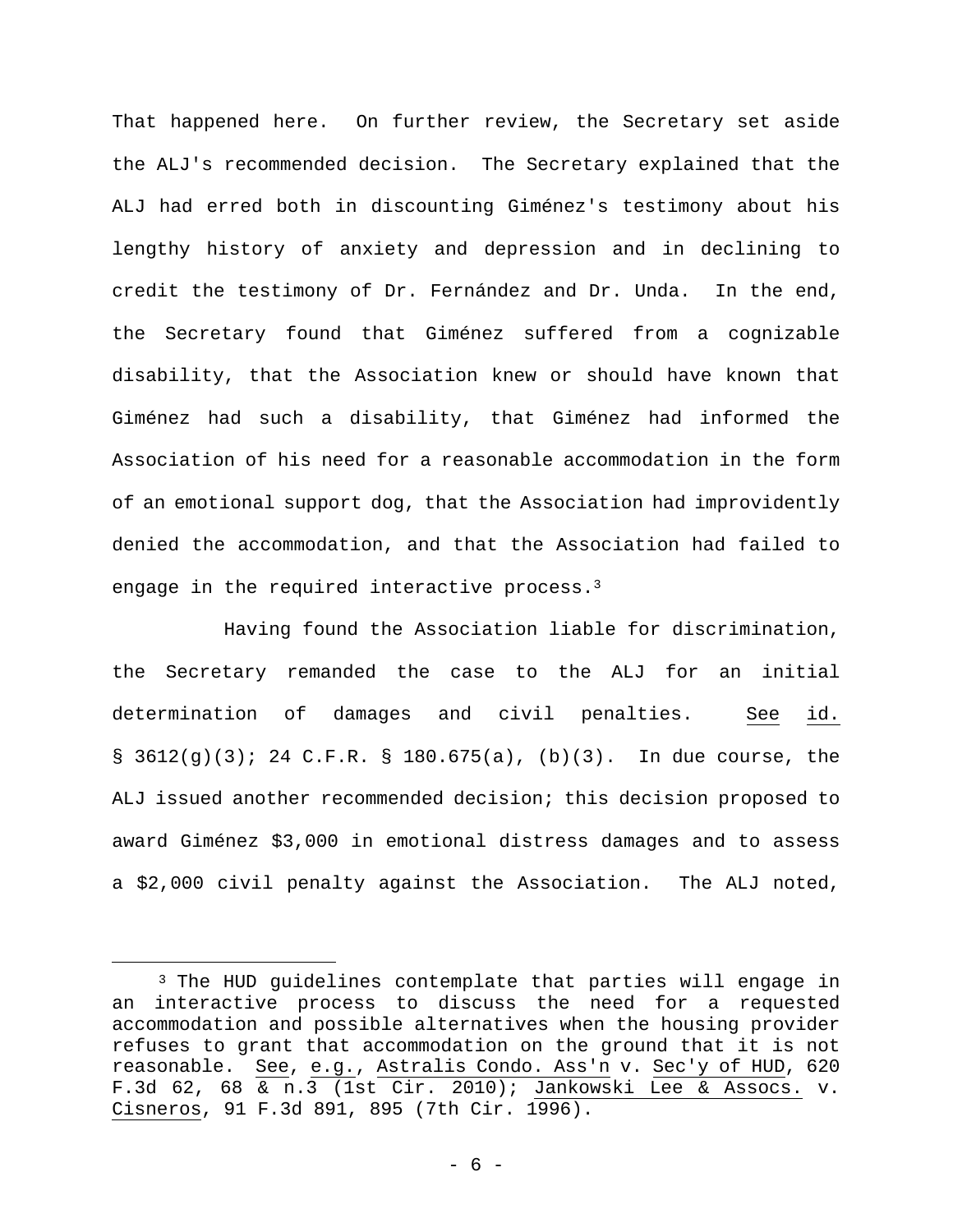inter alia, that since the Association's culpable acts and omissions apparently "were fueled by ignorance of the law," those acts and omissions did not amount to "willful, malicious conduct that demands a maximum penalty." Additionally, the ALJ recommended ancillary relief, including fair housing training for the Association's officers and the implementation by the Association of a reasonable accommodation policy.

This second recommended decision met the same fate as the first: it inspired another petition for Secretarial review. The Secretary concluded that the ALJ had undervalued the emotional distress that Giménez had experienced and, therefore, increased the proposed award of emotional distress damages to \$20,000. Similarly, the Secretary concluded that the ALJ had underestimated the Association's blameworthiness for its "egregious and intentional" conduct. Unlike the ALJ, the Secretary counted the Association's ignorance of the law as an aggravating factor, not a mitigating factor, and upped the civil penalty to \$16,000 (the maximum available penalty amount). Finally, the Secretary reworked and strengthened the ALJ's proposals for ancillary relief.

Displeased by virtually every aspect of the Secretary's final order, the Association filed a timely petition for judicial review. See 42 U.S.C. §  $3612(i)(1)$ . The Secretary countered by

- 7 -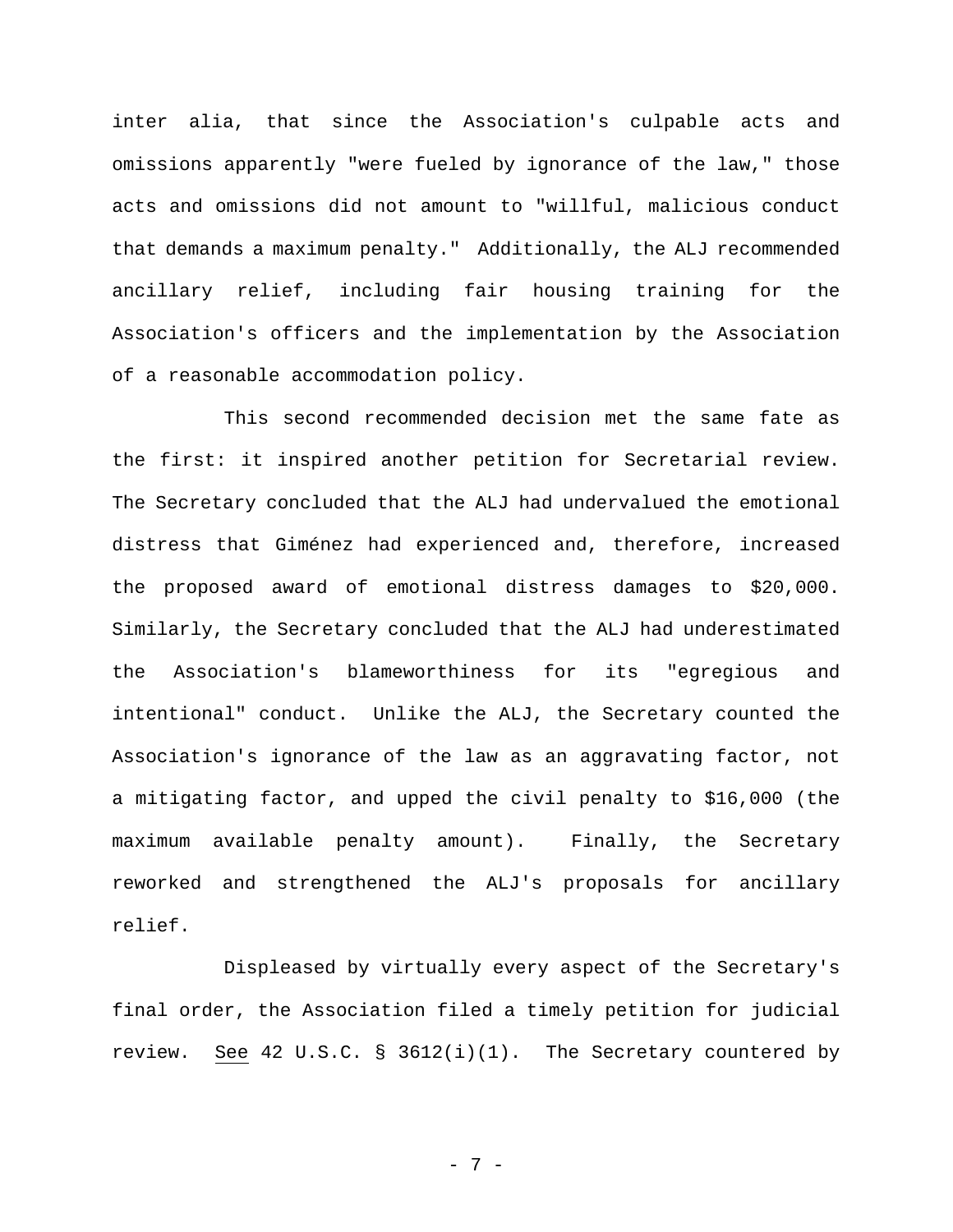cross-petitioning for enforcement of his order. We consolidated these petitions for briefing and oral argument.

## **III. STANDARD OF REVIEW**

Under the Administrative Procedure Act (APA), a reviewing court may set aside a final agency order if it is "arbitrary, capricious, an abuse of discretion, or otherwise not in accordance with law." 5 U.S.C. § 706(2)(A). In line with this statutory imperative, a reviewing court is bound by an agency's factual findings "as long as they are supported by substantial evidence in the record as a whole." Astralis Condo. Ass'n v. Sec'y of HUD, 620 F.3d 62, 66 (1st Cir. 2010).

"Substantial evidence 'is more than a mere scintilla. It means such relevant evidence as a reasonable mind might accept as adequate to support a conclusion.'" Id. (quoting Universal Camera Corp. v. NLRB, 340 U.S. 474, 477 (1951)). Of course, substantial evidence does not mean either uncontradicted evidence or overwhelming evidence. Rather, this benchmark may be met "even if the record arguably could justify a different conclusion." Rodriguez Pagan v. Sec'y of HHS, 819 F.2d 1, 3 (1st Cir. 1987) (per curiam); see also Felisky v. Bowen, 35 F.3d 1027, 1035 (6th Cir. 1994) ("The Secretary's findings are not subject to reversal merely because substantial evidence exists in the record to support a different conclusion.").

- 8 -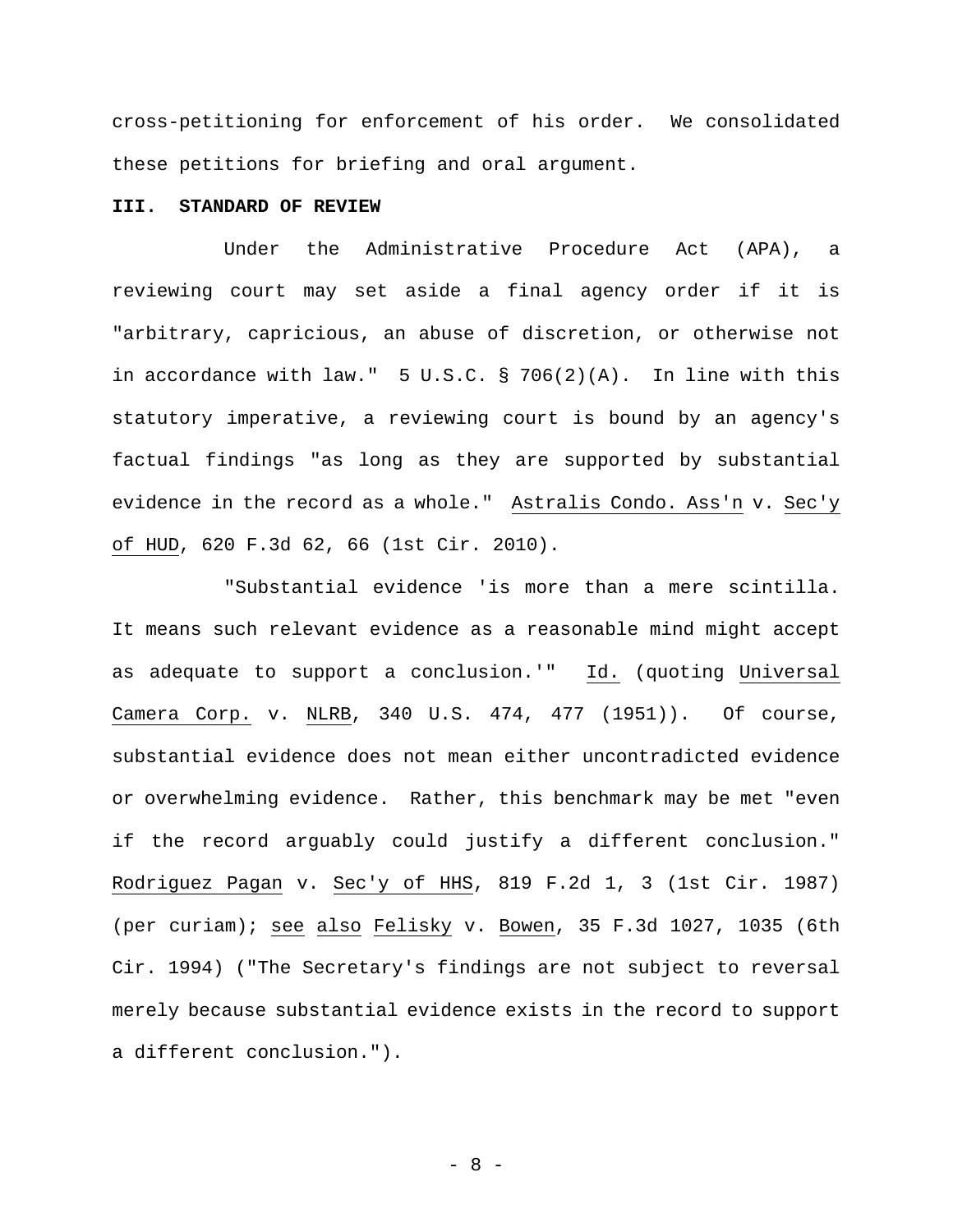This familiar standard has a twist, however, in cases in which the hearing officer and the ultimate decisionmaker have differing views of the material facts. This case is emblematic of such a situation: though the ALJ was the initial decisionmaker and the one who actually saw and heard the witnesses, the Secretary is the ultimate decisionmaker. As such, the Secretary is empowered to "affirm, modify or set aside, in whole or in part, the initial decision, or remand the initial decision for further proceedings." 24 C.F.R. § 180.675(a); see 42 U.S.C. § 3612(h), 24 C.F.R. § 180.675(b). But common sense suggests that, in such circumstances, some weight should be given to the ALJ's factual findings.

Although this court has not had occasion to speak to the ramifications of such a paradigm, the case law elsewhere indicates that a more granular level of scrutiny should apply. We agree that such a nuanced approach is desirable — and we adopt it.

We hold that where, as here, the Secretary rejects the factual findings of an ALJ, a reviewing court must first make certain that the Secretary has adequately articulated his reasons for overturning the ALJ's findings. See Aylett v. Sec'y of HUD, 54 F.3d 1560, 1561, 1567 (10th Cir. 1995). The court must then proceed to ask whether those articulated reasons derive adequate support from the administrative record. See id. at 1561. Although this heightened level of scrutiny does not alter the substantial

- 9 -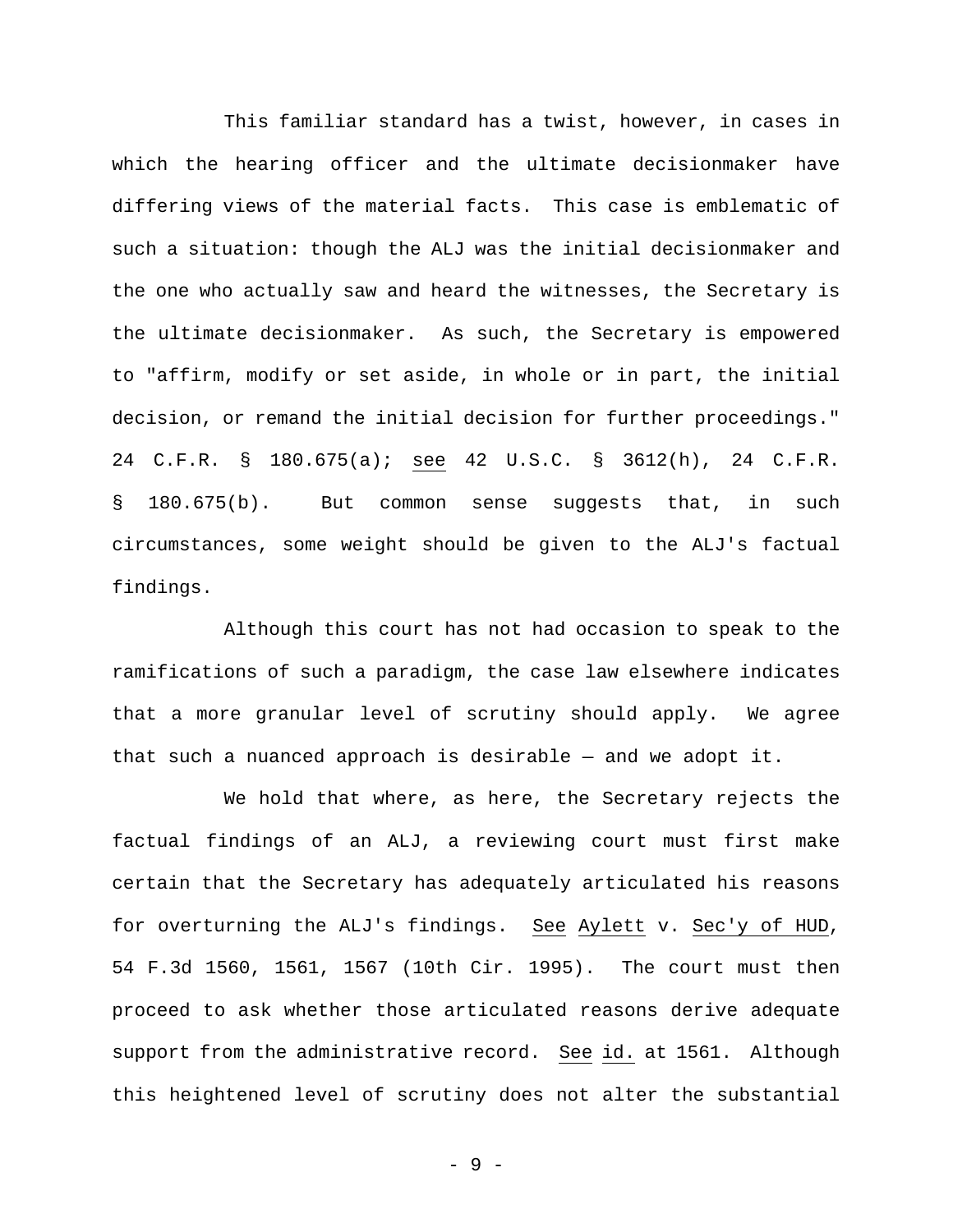evidence standard of review in any fundamental respect, it requires us to apply that standard with special rigor, particularly with regard to credibility determinations. See Garcia v. Sec'y of Labor, 10 F.3d 276, 280 (5th Cir. 1993); see also Earle Indus., Inc. v. NLRB, 75 F.3d 400, 404 (8th Cir. 1996) (noting that a reviewing court "examine[s] the [Secretary's] findings more critically" when the Secretary and ALJ disagree). It is with this nuanced standard of review in mind that we turn to the Association's asseverational array.

#### **IV. DISCUSSION**

i

We divide our analysis into three segments. First, we confront the Association's claims that the Secretary's final order is not supported by substantial evidence in the record. Second, we explore the Association's assertion that the charging party's complaint is barred by res judicata. Third, we address the Association's plaint that the Secretary's final order is tainted by procedural error.<sup>4</sup>

#### **A. The Merits.**

This case is fact-intensive, and it would serve no useful purpose for us to chronicle every piece of evidence. For present purposes, it suffices to say that we have examined the record with

4 We note that the Association has advanced a host of other contentions (including contentions as to the amount of damages and the size of the penalty imposed). Having examined all of these contentions, we reject them out of hand.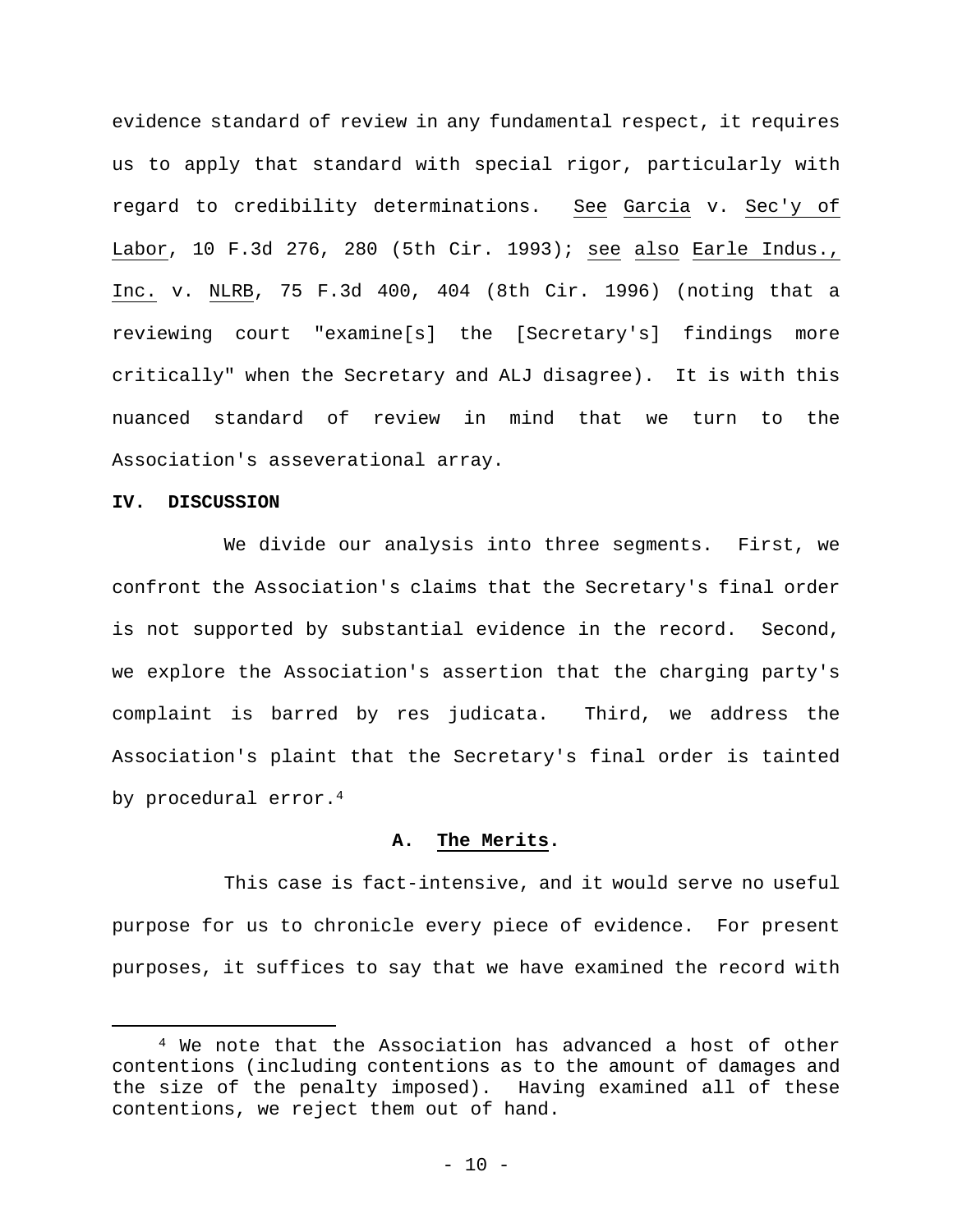care and have given especially exacting scrutiny to the issue of disability (the principal issue on which the Secretary and the ALJ diverged).

The Secretary's decision ultimately rests on his determination that the Association violated the Act. Though the proof is conflicted at several points, we conclude that substantial evidence supports the Secretary's finding that the Association's refusal to allow Giménez to keep an emotional support dog in his condominium unit as a reasonable accommodation for his disability was unlawful. That refusal made Giménez's home unavailable to him as a practical matter and, thus, violated the Act. See 42 U.S.C. § 3604(f)(1). So, too, we conclude that substantial evidence supports the Secretary's finding that the Association's failure to provide a reasonable accommodation constituted discrimination against Giménez in the terms and conditions of housing due to his disability and, thus, violated yet another provision of the Act. See id. § 3604(f)(2). We explain briefly.

To make out a prima facie case for failure to provide a reasonable accommodation, the charging party (here, Giménez) had to show that he was a person with a disability, that the Association knew or should have known that he was a person with a disability, that his emotional support dog was reasonable and necessary to afford him an equal opportunity to use and enjoy his dwelling, and that the Association nonetheless refused to provide

- 11 -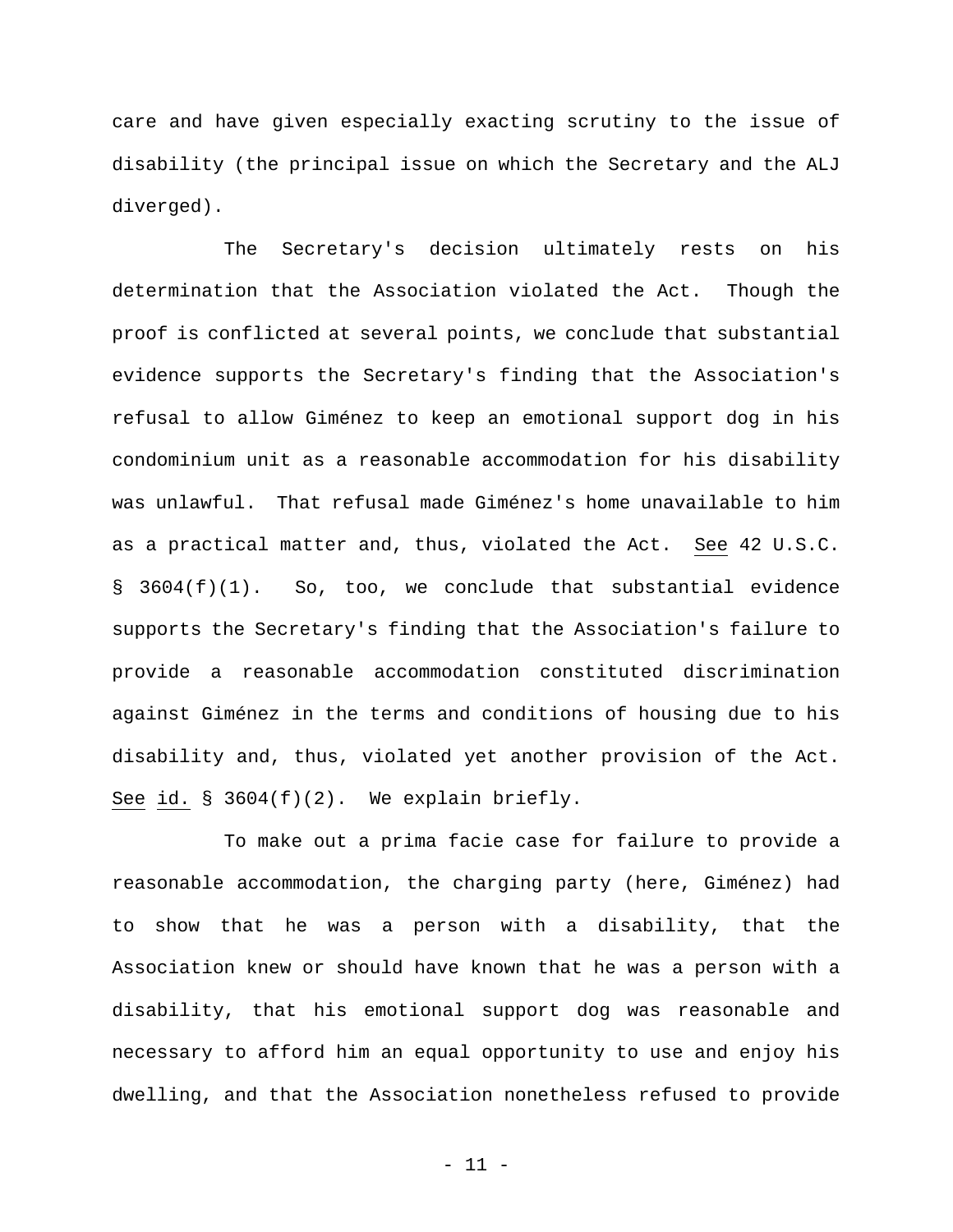a reasonable accommodation. See Astralis Condo. Ass'n, 620 F.3d at 67. Here, ample evidence demonstrates these four key showings. First, Giménez's own testimony, substantiated by the testimony of Dr. Fernández and Dr. Unda, warranted a finding that Giménez, who suffered from anxiety and chronic depression, was a person with a disability within the purview of the Act. Second, the evidence is virtually incontrovertible that the Association knew (or at least had notice) that Giménez suffered from a disability. Third, substantial evidence supports a finding that Giménez told the Association that he would need a reasonable accommodation (an exception to the "no pets" bylaw so that he could keep a dog in his condominium unit) in order to allow him an equal opportunity to use and enjoy his abode. Fourth, the record makes manifest that the Association informed Giménez that he could not keep his dog in his unit. No more was exigible: based on these supportable findings, the Secretary acted well within the scope of his authority both in concluding that the Association's refusal to grant an accommodation made Giménez's home unavailable to him (thus, compelling him to move out in order to keep his emotional support dog) and in concluding that these actions constituted unlawful discrimination.5

5 The Association makes much of the undisputed fact that, when forced to leave the condominium, Giménez sold his unit at a considerable profit. But this circumstance does not excuse the Association's failure to comply with the Act.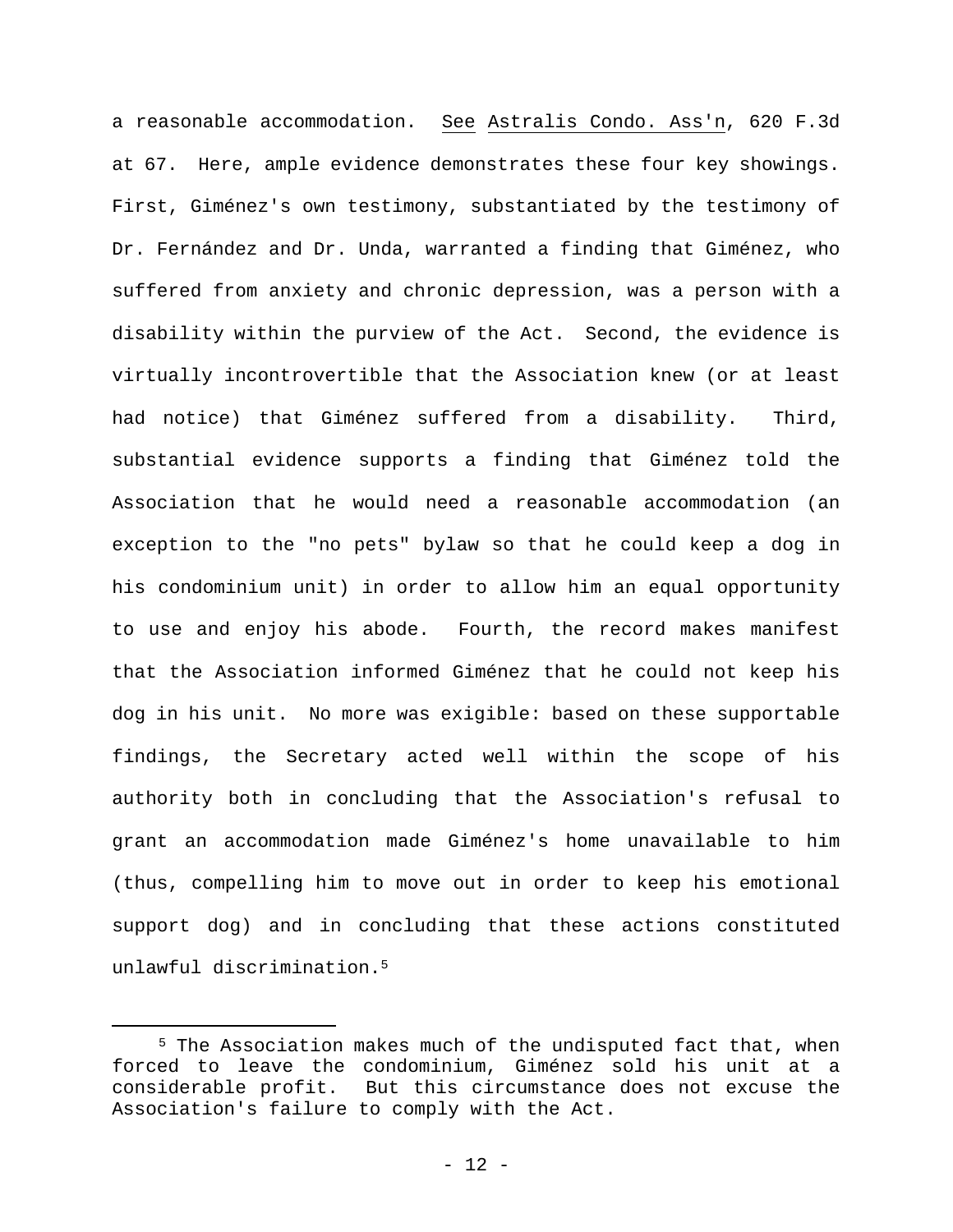To be sure, the Secretary reached these conclusions only after rejecting the ALJ's central factual finding: that Giménez did not suffer from a disability. But the Secretary did not reject that finding lightly. To the contrary, he gave specific and plausible reasons for declining to follow the ALJ — reasons that find adequate purchase in the record. See Aylett, 54 F.3d at 1561, 1567.

In setting aside the ALJ's finding that Giménez did not suffer from a disability, the Secretary noted that the ALJ had discounted the testimony of Giménez, his treating psychiatrist (Dr. Fernández), and his primary-care physician (Dr. Unda). The Secretary concluded that the ALJ lacked any sound basis for the wholesale abrogation of this testimony.

To begin, the ALJ discounted Giménez's own testimony, apparently because he concluded that an individual cannot supply key testimony verifying his own disability status. Yet, our research suggests the opposite. See U.S. Dep't of Justice & U.S. Dep't of Hous. & Urban Dev., Reasonable Accommodations Under the Fair Housing Act, at 13 (May 17, 2004);<sup>6</sup> see also Olsen v. Stark

6 We agree with the Eleventh Circuit that even "[t]hough the Joint Statement is a policy statement, rather than an authoritative interpretation of FHA and therefore does 'not warrant Chevronstyle deference,' it is nonetheless 'entitled to respect' to the extent it has the 'power to persuade.'" Bhogaita v. Altamonte Heights Condo. Ass'n, Inc., 765 F.3d 1277, 1286 n.3 (11th Cir.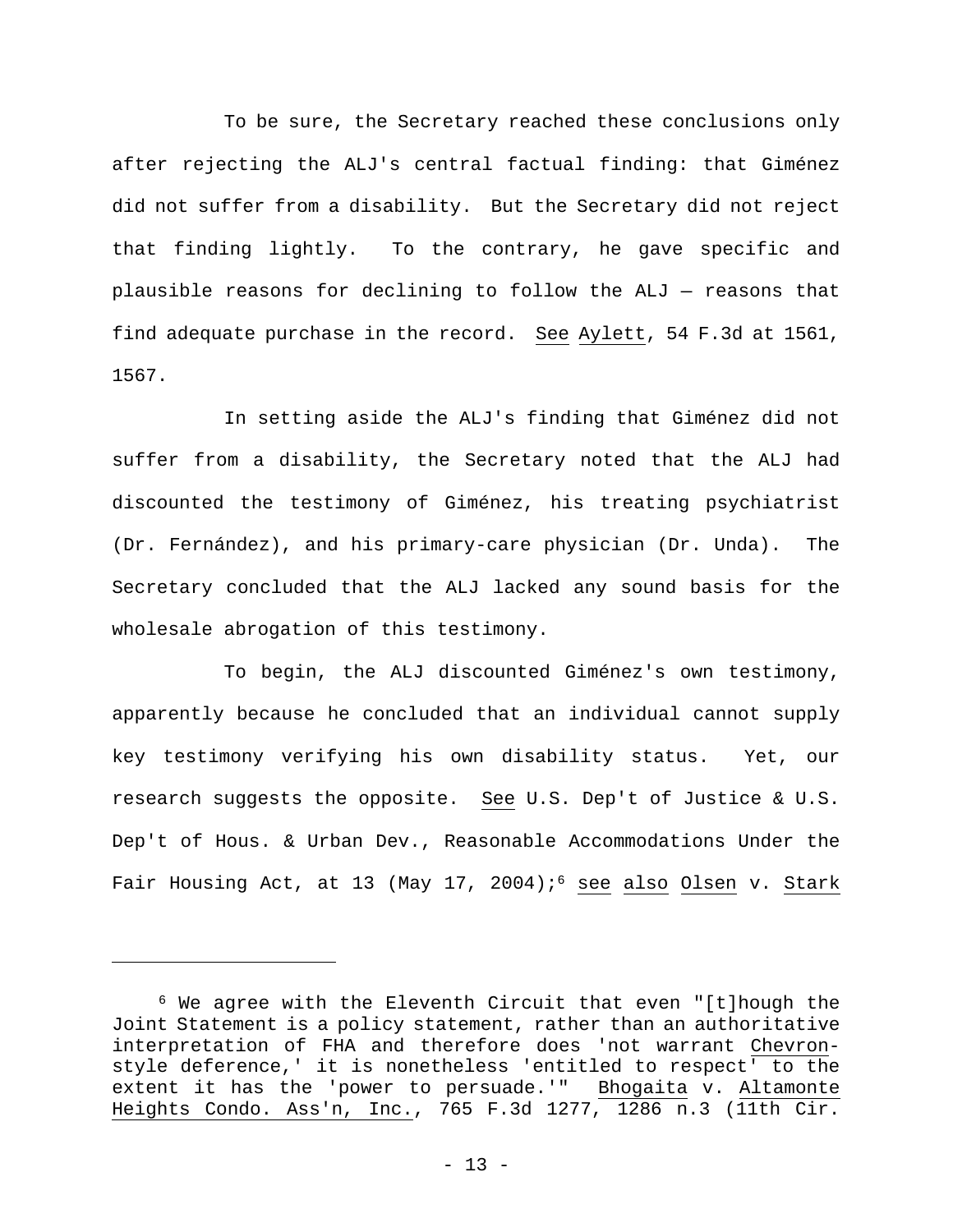Homes, Inc., 759 F.3d 140, 148, 157 (2d Cir. 2014) (explaining that individual's testimony about his depression was competent to put his disability status in issue).

Next, the Secretary disagreed with the ALJ's assessment of Dr. Fernández's testimony. Dr. Fernández is a practicing psychiatrist who had treated Giménez for years and who strongly confirmed the existence of the claimed disability. The ALJ seems to have given no weight to the doctor's testimony for two primary reasons: first, the ALJ cited the personal friendship between Giménez and Dr. Fernández; and second, the ALJ was skeptical of the fact that Dr. Fernández had not charged Giménez for treatment. But the Secretary gave cogent reasons for disagreeing with the ALJ's assessment. As for the friendship between Giménez and Dr. Fernández, the Secretary explained that HUD and DOJ have made pellucid that verification of a person's disability can come from any reliable third party who is in a position to know about the individual's disability — a category into which Dr. Fernández surely fit. See U.S. Dep't of Justice & U.S. Dep't of Hous. & Urban Dev., Reasonable Accommodations Under the Fair Housing Act, at 13-14 (May 17, 2004). The Secretary also explained that ignoring a doctor's testimony simply because he treated a patient pro bono would lead to the nonsensical conclusion that a physician

<sup>2014) (</sup>internal citation omitted) (quoting Christensen v. Harris County, 529 U.S. 576, 587 (2000)).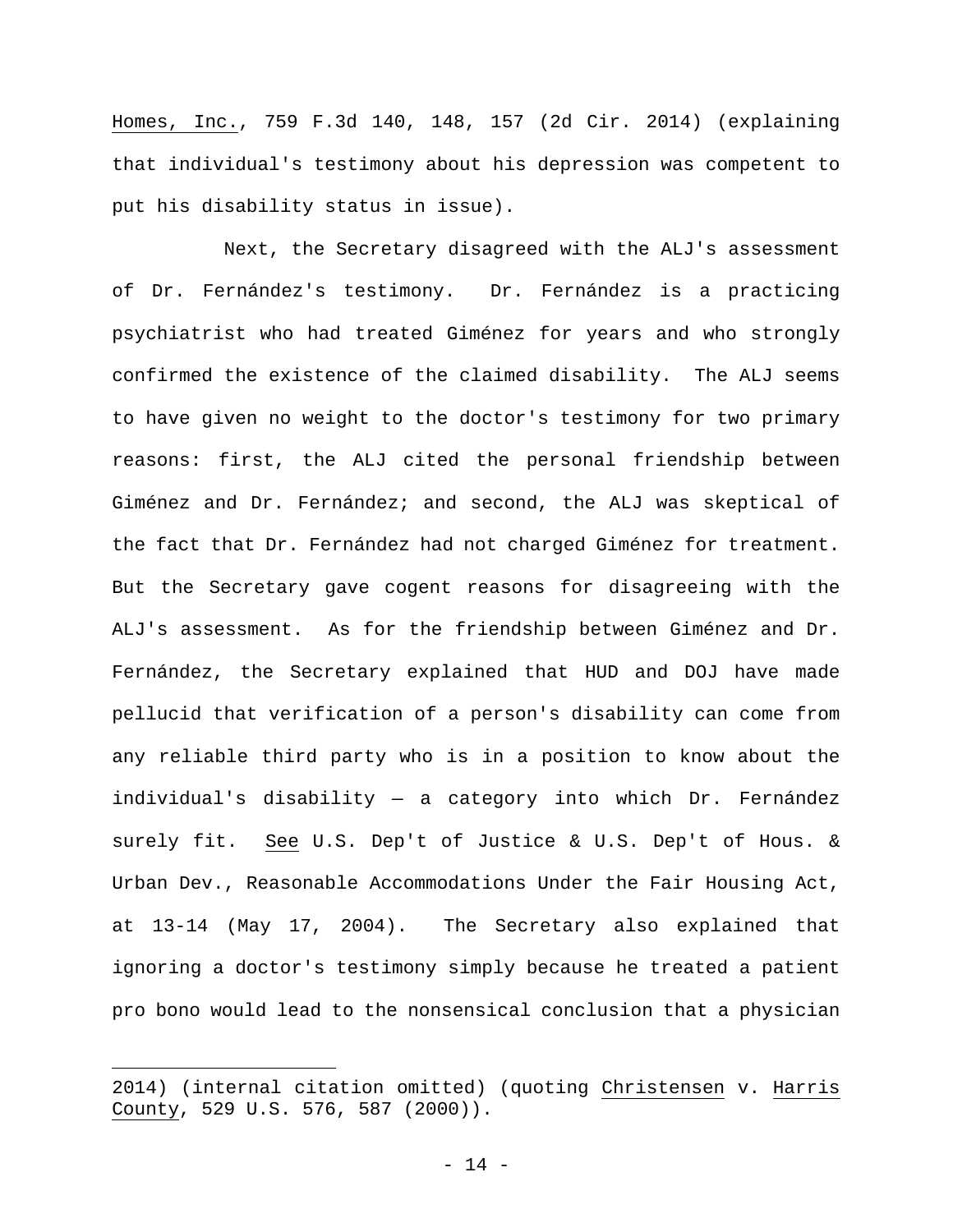who does not charge for his services could never testify. Carried to its logical extreme, the ALJ's view might even mean that a person who receives all of his medical treatment for free could never establish a disability. In the end, it is the overall quality of the proffered testimony that determines its probative value. Recognizing as much, the Secretary warrantably found that Dr. Fernández's testimony was probative of Giménez's disability.

Finally, the Secretary credited the testimony of Dr. Unda — a witness whom the ALJ had disregarded altogether. Dr. Unda's testimony confirmed both Giménez's autobiographical account of his struggles with anxiety and depression and Dr. Fernández's diagnosis. That Dr. Unda is not himself a psychiatrist does not, as the ALJ intimated, preclude reliance on his testimony about his patient's mental state. See, e.g., Sprague v. Bowen, 812 F.2d 1226, 1231-32 (9th Cir. 1987); Alvarado v. Weinberger, 511 F.2d 1046, 1049 (1st Cir. 1975) (per curiam).

Based on his evaluation of the testimony, the Secretary concluded that Giménez had what amounted to a lifelong history of depression. Each of the physicians had treated Giménez for years, and each doctor's opinion corroborated both Giménez's account of his mental impairment and the other doctor's opinions. The Secretary was well within his purview to credit this testimony fully and to make the ultimate determination that Giménez was disabled, that is, that Giménez suffered from a mental impairment

 $- 15 -$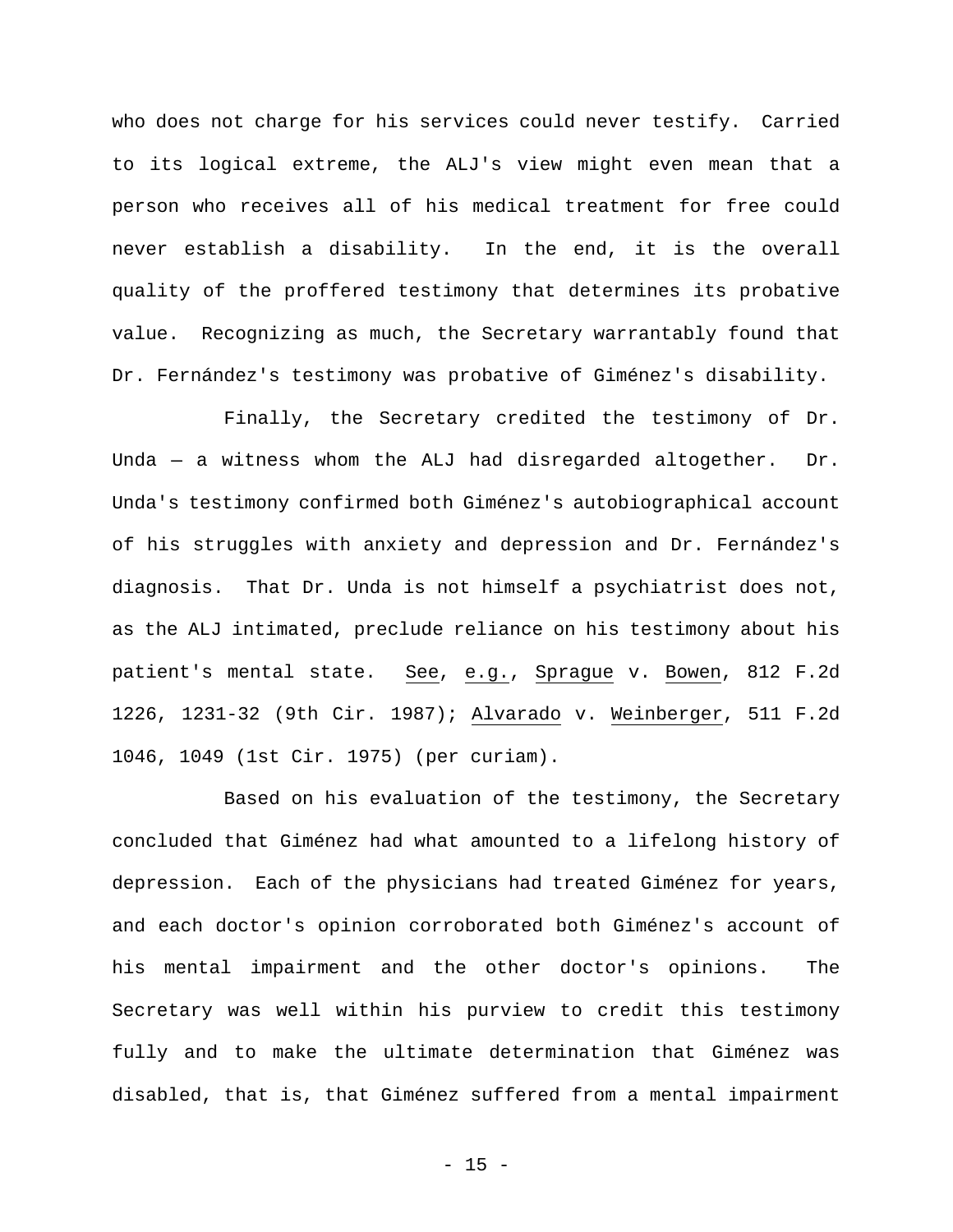that substantially limited one or more of his major life activities. Even under the heightened scrutiny demanded by the applicable standard of review, the Secretary's decision passes muster because the record, viewed critically, clearly supports his position.

To say more on this point would be supererogatory. We hold both that the Secretary adequately articulated his reasons for scrapping the ALJ's "no disability" finding and that his conclusion that the Association had violated the Act is supported by substantial evidence in the record as a whole.<sup>7</sup>

#### **B. Res Judicata.**

The Association argues that, regardless of the merits, the charge against it ought to have been dismissed on the ground of res judicata. Some additional background is helpful in order to put this argument in perspective.

Prior to filing his complaint with HUD, Giménez protested the "no pets" bylaw to the Puerto Rico Department of Consumer Affairs (familiarly known by its Spanish acronym, DACO). That protest went nowhere: DACO upheld the Association's right to include a "no pets" provision in its bylaws and to enforce such a

7 In fashioning his final order, the Secretary also rejected the ALJ's conclusions as to the appropriate size of the damages award and the penalty amount. But these were judgment calls, well within the Secretary's ken; and we find his revised awards to be adequately supported by substantial evidence in the record.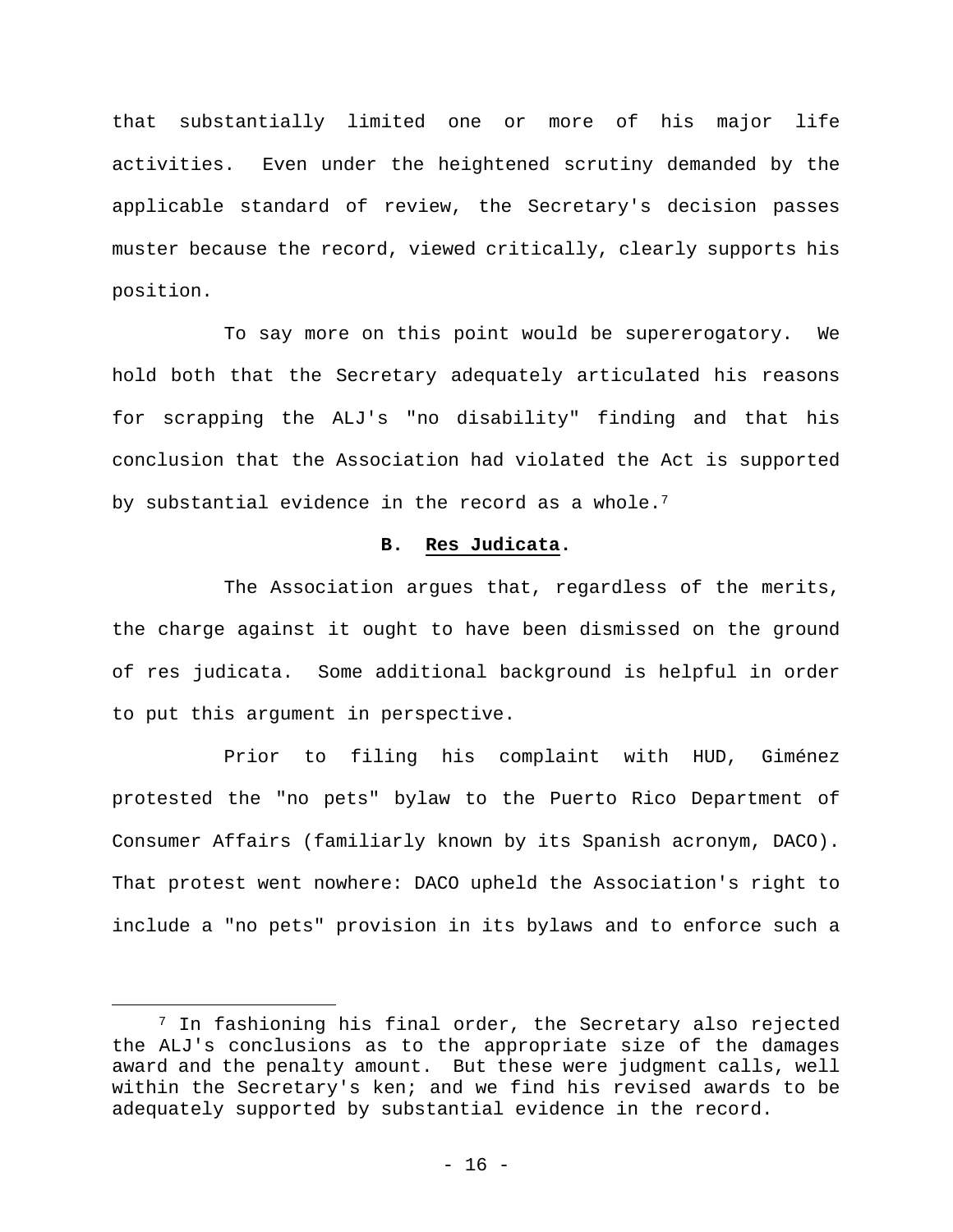provision. The Association says that DACO's dismissal of the plaintiff's complaint should be given preclusive effect. Both the ALJ and the Secretary disagreed. So do we.

In Puerto Rico, the doctrine of res judicata is codified by statute. Under that statute, "it is necessary that, between the case decided by the sentence and that in which the same is invoked, there be the most perfect identity between the things, causes, and persons of the litigants, and their capacity as such." P.R. Laws Ann. tit. 31, § 3343. This definition encompasses, inter alia, the doctrine of claim preclusion. See Medina-Padilla v. U.S. Aviation Underwriters, Inc., 815 F.3d 83, 86 (1st Cir. 2016); R.G. Fin. Corp. v. Vergara-Nuñez, 446 F.3d 178, 183 (1st Cir. 2006).

"A party asserting claim preclusion under Puerto Rico law must establish that: (i) there exists a prior judgment on the merits that is 'final and unappealable'; (ii) the prior and current actions share a perfect identity of both 'thing' and 'cause'; and (iii) the prior and current actions share a perfect identity of the parties and the capacities in which they acted." García-Monagas v. De Arellano, 674 F.3d 45, 51 (1st Cir. 2012). The

- 17 -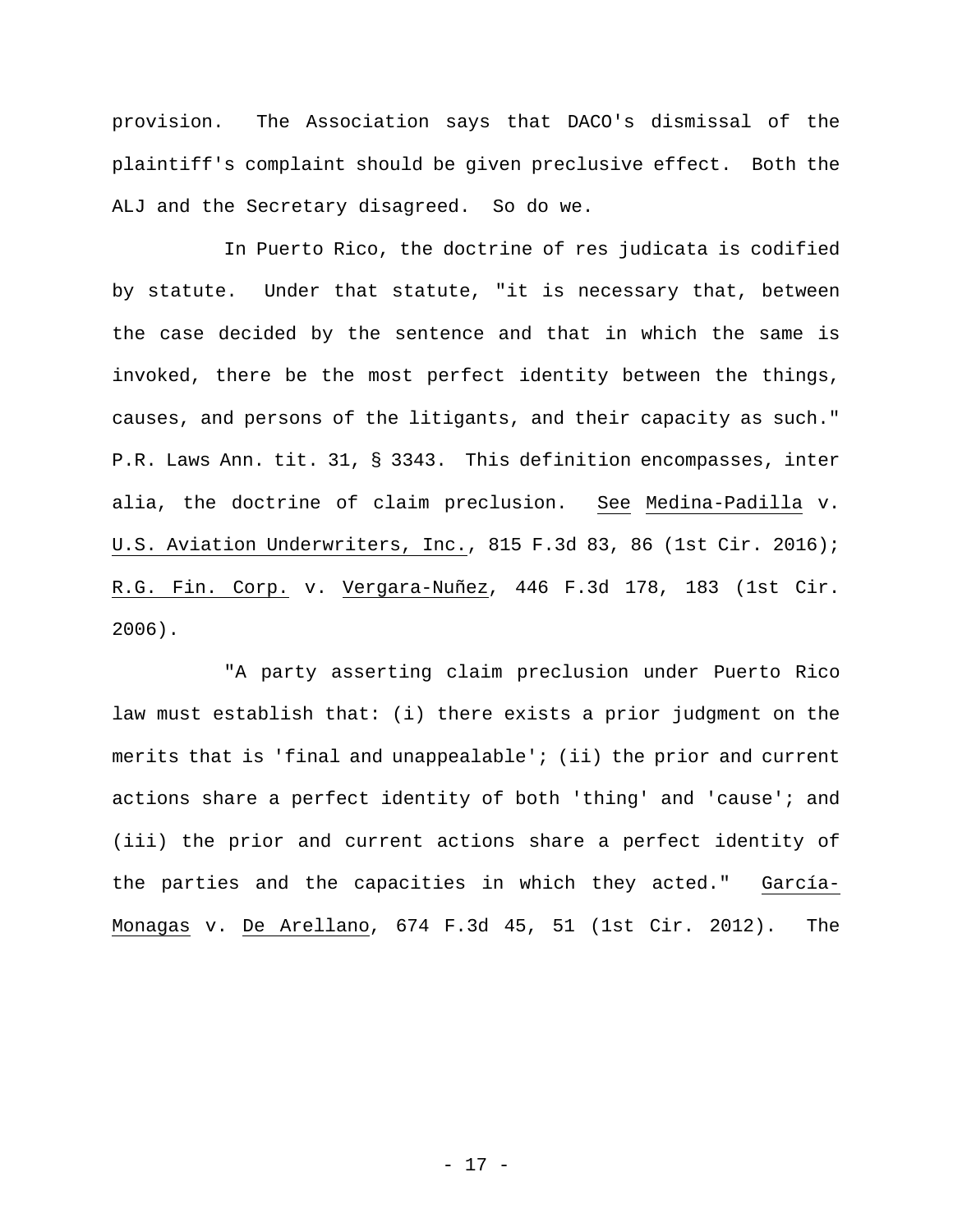second of those elements is not satisfied here<sup>8</sup> and, accordingly, res judicata does not apply.

The Puerto Rico Condominium Act sets out an administrative process, available to DACO, that is confined to the promulgation of condominium rules and enforcement of those rules. See P.R. Laws Ann. tit. 31, § 1293f. The Condominium Act does not in any way address (or give DACO the power to address) housing discrimination. Nor does any other part of DACO's organic statute authorize the exercise of such authority. Consistent with this limited grant of authority, DACO determined in this instance only that the Association had adhered to proper drafting and voting protocols in adopting the "no pets" bylaw and, therefore, the bylaw was valid and binding on all owners. It follows inexorably that the DACO proceeding and the HUD proceeding do not — and, indeed, could not — share a perfect identity of both thing and cause. Thus, the ALJ did not err in refusing to apply res judicata to pretermit Giménez's HUD charge.

# **C. Motion in Limine.**

The Association also challenges a pretrial ruling of the ALJ (implicitly upheld by the Secretary). This ruling denied the Association's motion to exclude the expert testimony and written

<sup>&</sup>lt;sup>8</sup> It is not necessary for us to consider whether the first and third elements are satisfied, and we take no view of those questions.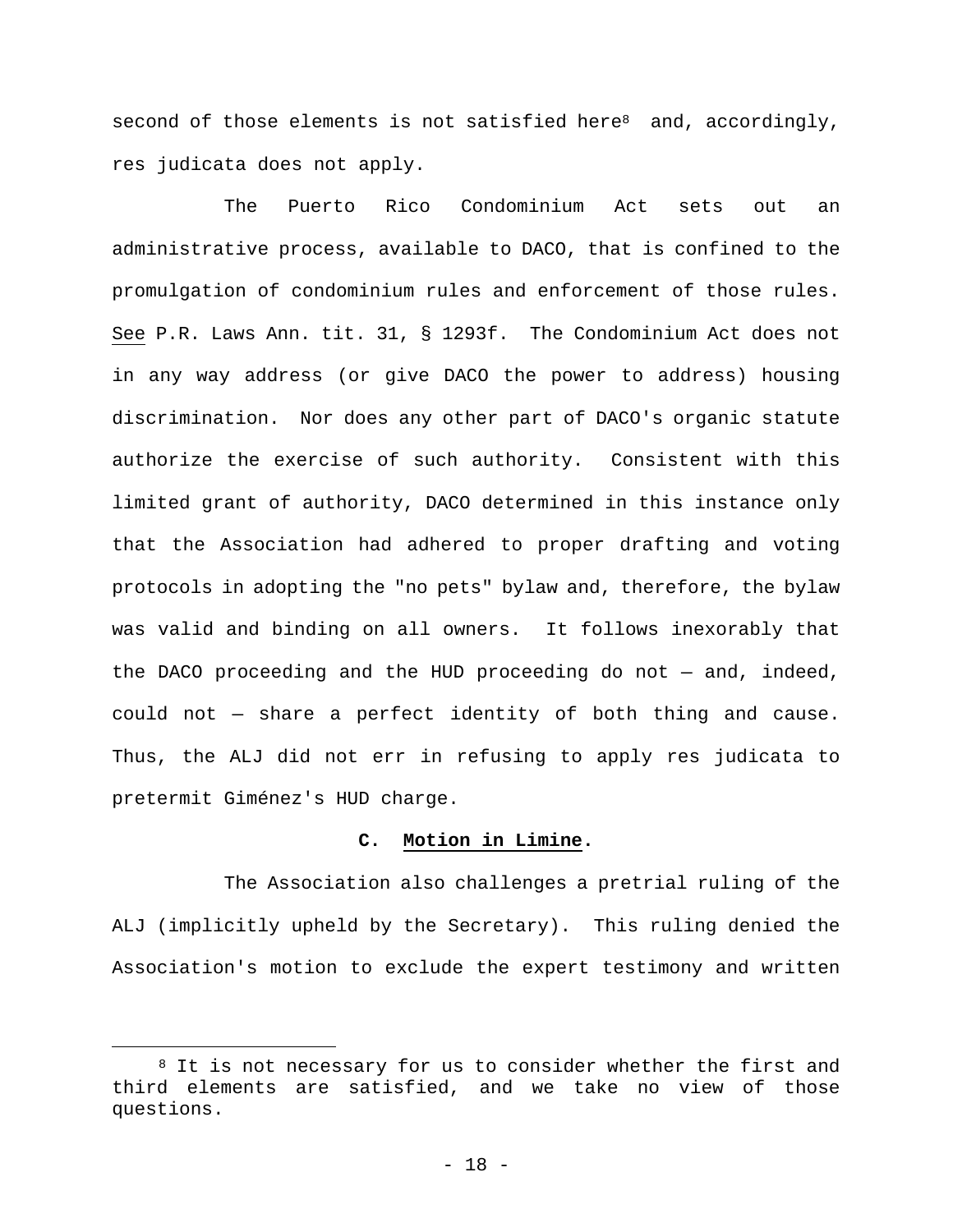report of Giménez's treating psychiatrist, Dr. Fernández. This challenge is futile.

To begin, the Association has waived this challenge by failing to develop it in this court. Before us, the Association merely mentioned the argument in the most skeletal terms. This constituted a waiver: it is a "settled appellate rule that issues adverted to in a perfunctory manner, unaccompanied by some effort at developed argumentation, are deemed waived." United States v. Zannino, 895 F.2d 1, 17 (1st Cir. 1990).

Nor does the Association's bare reference to pages in the appendix cure this omission. A party cannot force an appellate court to rummage through papers filed below in order to ascertain the structure and substance of that party's arguments. See Giragosian v. Bettencourt, 614 F.3d 25, 30 (1st Cir. 2010) (deeming impuissant party's attempt to rely on arguments made only in district court filings).

In all events, the Association's claim has little force. Dr. Fernández's expert testimony rests on a solid foundation: he is a practicing psychiatrist who has treated Giménez since 1997. Furthermore, his testimony is highly relevant: it goes directly to the pivotal issues in the proceeding (Giménez's claimed disability and his need for an emotional support dog). An agency has wide discretion in determining what individuals are competent to testify as experts in an administrative proceeding and what expert

- 19 -